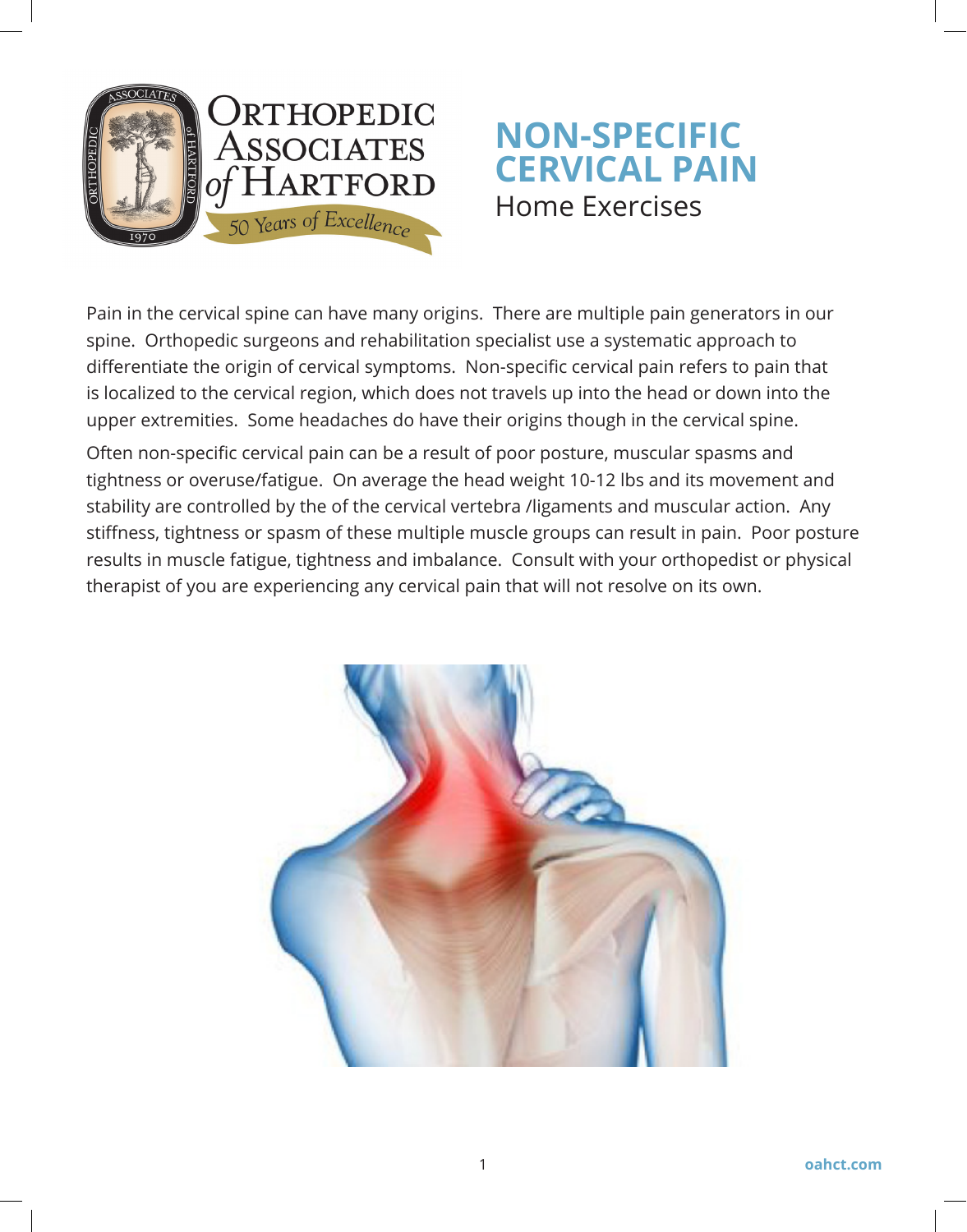## **RETRACTION / CHIN TUCK**

Slowly draw your head back so that your ears line up with your shoulders.

*Repeat 10 Times Hold 3 Seconds Complete 3 Sets Perform 1 Times a Day*



## **CHIN TUCK - SUPINE**

While lying on your back, tuck your chin towards your chest and press the back of your head into the table.

Maintain contact of head with the surface you are lying on the entire time.

*Repeat 10 Times Hold 3 Seconds Complete 3 Sets Perform 1 Times a Day*





#### **SCAPULAR RETRACTIONS**

Draw your shoulder blades back and down.

*Repeat 10 Times Hold 2 Seconds*

*Complete 3 Sets Perform 1 Times a Day*